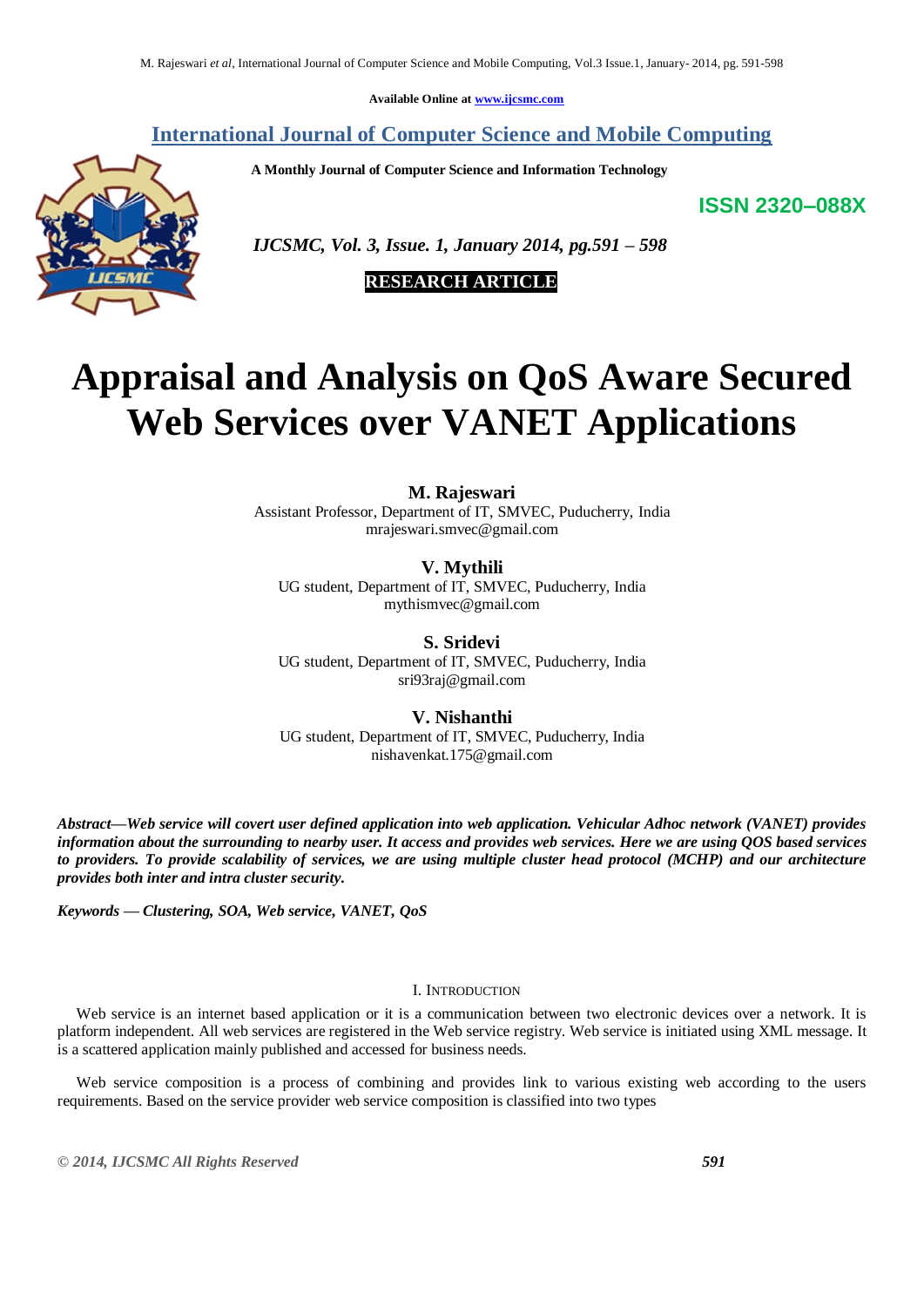M. Rajeswari *et al*, International Journal of Computer Science and Mobile Computing, Vol.3 Issue.1, January- 2014, pg. 591-598

- Atomic service: It is the service provided from a single service provider.
- Composite service: It is the service provided from multiple providers.

 The web service calls the procedure that runs on another machine and they exchange information in XML formats. SOAP provides interoperability and it allows the service to pass through HTTP format. SOAP message has three parts

- Envelope: It Wraps entire message contains header and body.
- Header: It is an optional element with additional information such as security and routing.
- Body: It is an application specific data being communicated.

 In WSDL the services are self-describing. This WSDL is an XML based language; it provides applications and also the method to access them. WSDL is only read by application. This WSDL link alone is maintained in UDDI.

UDDI are XML based formats and are used to find the web services with the help of messages and operations as long as the data are transmitted. In this the data are used in a UDDI registry.

Eg: UDDI Business Registry (UBR)

- ―White pages‖-Contact info, description
- ―yellow pages categorization of info, details
- "green pages"-Technical data

 An ad hoc network is a wireless network that is used to share internet connection with other people temporarily. For that we need to install a wireless network adapter in our system. The wireless links of this network can be used for connecting mobile nodes. These mobile nodes can communicate with other nodes without the help of access point and so they don't have any fixed structure .It doesn't need any router or base station to establish a connection. This network can be configured by itself. Each node is furnished with a transmitter and receiver. They are said to be independent and dynamic. Each node depends on another node to create or begin communication between them, so each and every node act as a router. This network will be deleted automatically when the user disconnects the network. If we need to share files with more than one computer, a multi-hop ad hoc network should be set up, that can transfer files to various nodes.

 Vehicular ad hoc networks (VANETs) are a subcategory of mobile ad hoc networks (MANETs) with the unique property that the nodes are vehicles. Because of the controlled node movement it is a realistic notion that the VANET will be maintained by some static structure that supports with some services and can provide access to immobile networks. The main objective of VANET is to increase road safety. It should increase comfort by means of value additional services like position based services or Internet on the road.

## II. RELATED WORK

 In existing system, Vehicular ad hoc networks (VANETs) enable vehicles to communicate with each other and with roadside units (RSUs). Service oriented vehicular networks are special types of VANETs that support diverse infrastructure-based commercial services, including Internet access, real-time traffic management, video streaming, and content distribution. Many forms of attacks against service-oriented VANETs that attempt to threaten their security have emerged. The success of data acquisition and delivery systems depends on their ability to defend against the different types of security and privacy attacks that exist in service-oriented VANETs.

 It introduces a system that takes advantage of the RSUs that are connected to the Internet and that provide various types of information to VANET users. We provide a suite of novel security and privacy mechanisms in our proposed system and evaluate its performance using the ns2 software. We show, by comparing its results to those of another system, its feasibility and efficiency.

## III. LITERATURE SURVEY

#### *a) CARAVAN by Krishna Sampigethaya*

In vehicular ad hoc networks (VANET), it is possible to locate and track a vehicle based on its transmissions when communicating with other vehicles or the road-side transportation. This kind of tracking leads to threats on the location privacy of the vehicle's client[1]. Here we study the problem given that the location of privacy in VANET by allowing vehicles to prevent tracking of their broadcast communications [2]. First of all identify the distinctive characteristics of VANET that must be considered when designing suitable location time alone solutions. Based on this clarification, we suggest a location privacy method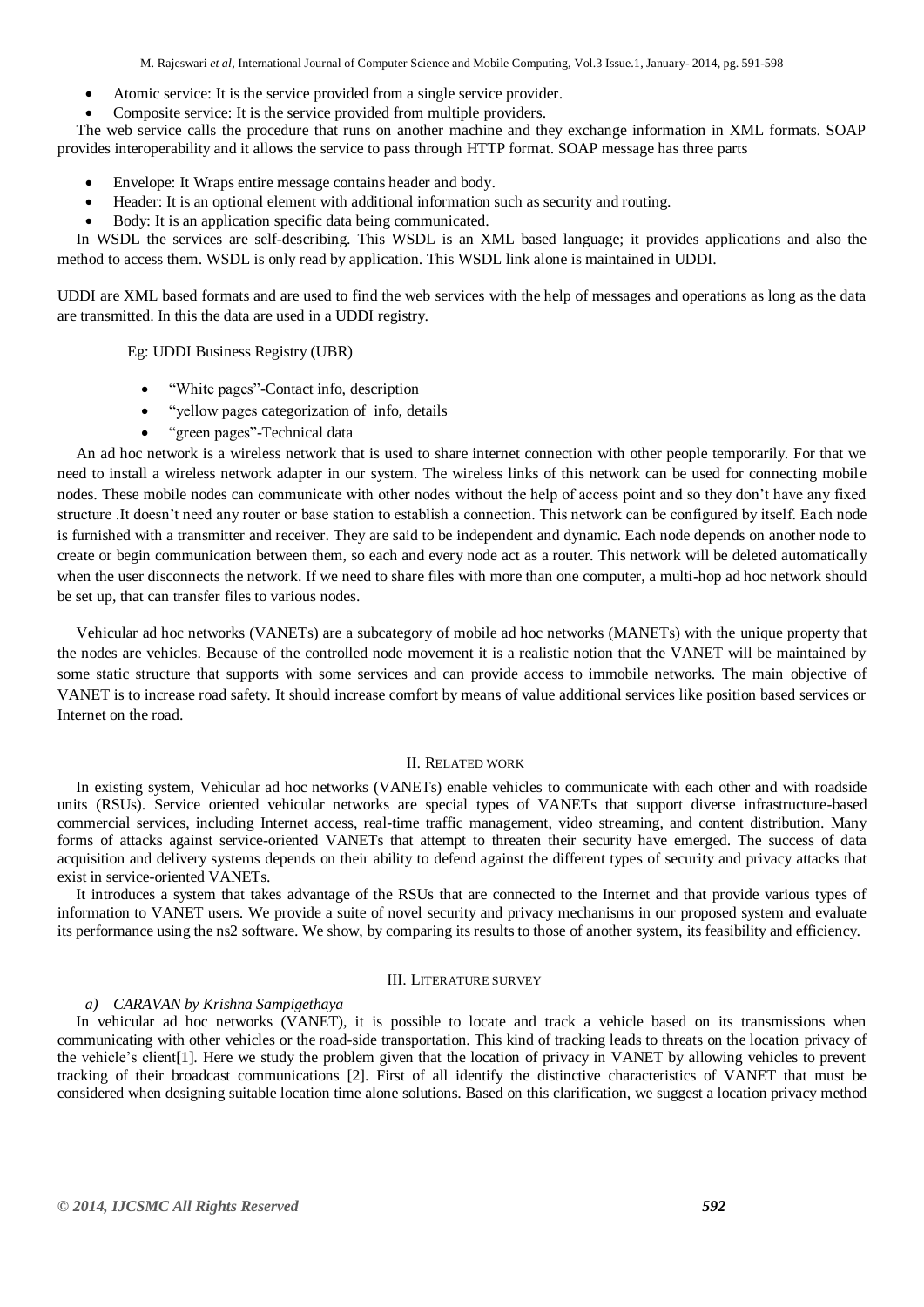known as CARAVAN, and calculate the privacy improvement achieved under some presented standard conditions of VANET applications, and in the occurrence of a global adversary.

# *b) realistic mobility models by Sommer.C Dressler.F et al*

Much progress can be observed in the domain of Vehicular Ad Hoc Network (VANET) research. It has to be seen that study of vehicular contact protocols in the context of VANETs are typically based on reproduction models[3]. This approach has two essentials: First, comprehensive network model of each layer of communication protocols is essential as provided by a wide variety of tools by the networking area. And secondly, sensible model of nodes mobility, that is an accurate modeling

of road passage, is needed to approximate positions and actions of involved works[4]. The offerings of this critique are dual: First one is, a review of the development of mobility modeling in VANET replication is provided[5]. Secondly, this critique investigates how latest advances in bidirectional combination of road traffic micro simulation and network simulation lead to more realistic results at comparably low computational cost. In conclusion, this article advocates employing such techniques that are openly available for further studies of new communication protocols and mechanisms in the domain of VANET research.

*c) Rapid Generation of Realistic Mobility Models by Feliz Kristianto Karnadi et al .* 

One emerging, new type of ad-hoc network is the Vehicular Ad-Hoc Network (VANET), in which vehicles constitute the mobile nodes in the set of connections. Due to the too expensive cost of deploying and implementing such a system in existing world, most examine in VANET relies on simulations for estimation. A key component for VANET simulations is a realistic vehicular mobility model that ensures conclusions drawn from simulation experiments will carry through to actual deployments[6]. In this effort, we initiate a tool MOVE that allows users to rapidly create realistic mobility models for VANET simulations. MOVE is built on peak of an open resource micro-traffic simulator SUMO. The production of MOVE is a sensible mobility model and can be directly used by popular network simulators such an ns-2 and qualnet[7]. They have evaluated and compared ad-hoc routing performance for vehicular nodes using MOVE to that using the random waypoint model.

# *d) ABSRP by Brijesh Kadri Mohandas et al*

A vehicular ad-hoc network (VANET) is a network of intelligent vehicles that communicate with other vehicles in the network. The main goal of VANET is to provide comfort and safety for passengers. In adding together, various transaction based services, such as information in relation to gas prices, restaurant list of options, and discount sale, can be provided to drivers. To make these services available, there is a need for an well-organized service innovation protocol[8]. Here we propose a new protocol called Address Based Service Resolution Protocol (ABSRP) to discover services in vehicular ad-hoc networks. The majority of the transaction based services are provided by roadside units, we develop their presence to carry out service discovery. We make use of the unique address assigned to each service provider in order to discover a route to that service provider. Our method proactively distributes the service provider's address along with its servicing capabilities to other roadside units within a particular area. Each and every roadside unit will then make use of this information to service the request placed by the vehicles[9]. If the service provider (destination node) is not reachable over the vehicular network, we suggest using a backbone network to service requests. Our approach is self-determining of the network layer routing protocol.

## *e) A Stable Routing Protocol by Sakhaee.E. et al .*

There are numerous research challenges that need to be addressed until a wide deployment of vehicular ad hoc networks (VANETs) becomes feasible. One of the serious issues has the design of scalable routing algorithms that are robust to frequent path disruptions caused by nodes mobility. This paper gives the use of information of all the node movement (e.g., position, direction, speed, and digital mapping of transportation) to predict a possible link-breakage event prior to its happening[10]. All the nodes are grouped according to their velocity vectors. This kind of grouping ensures that nodes that belong to the same group are further likely to establish stable single and multi hop paths as they are moving together. Surrounding routes that involve only vehicles from the same group guarantees a high level of stable communication in VANETs[11].

#### *f) Situation-aware trust architecture by Dijiang Huang et al .*

Situation-Aware Trust — to address several important trust issues in vehicular networks. SAT includes three major works: an attribute based policy control model for highly dynamic communication environments, a proactive trust model to construct trust among vehicles, and avoid the fracture of existing trust, and the email based social network trust system to develop trust and to allow the setup of a decentralized trust structure[12]. To deploy SAT, identity-based cryptography to join together entity trust, information trust, safety strategy enforcement, and public network trust, allocating a single identity, and a set of attributes for each and every entity[13]. We conclude by presenting investigate challenges and possible research directions that extend this

# *g) Dynamic Clustering- by Abderrahim Benslimane et al .*

This paper visualizes VANET-UTMS included network planning, high data proportions of IEEE 802.11p-based VANET and the wide coverage area of 3GPP networks are combined[14]. The nodes in the planning are vigorously grouped based on dissimilar metrics. To link VANET with UTMS, a least amount of nodes which are fitted out with UTRAN interfaces and IEEE 802.11p are taken as gateways[15]. An adaptive mobile gateway controlling device has been proposed and problems relating to gateway controlling, service migration between gateways and gateway advertisement are lectured. Using NS2 software the simulations are done to calculate the performance of the planning including the suggested mechanism. Inspiring results are achieved in terms of high data packet delivery proportions and quantity, packet drops proportions and minimized delay.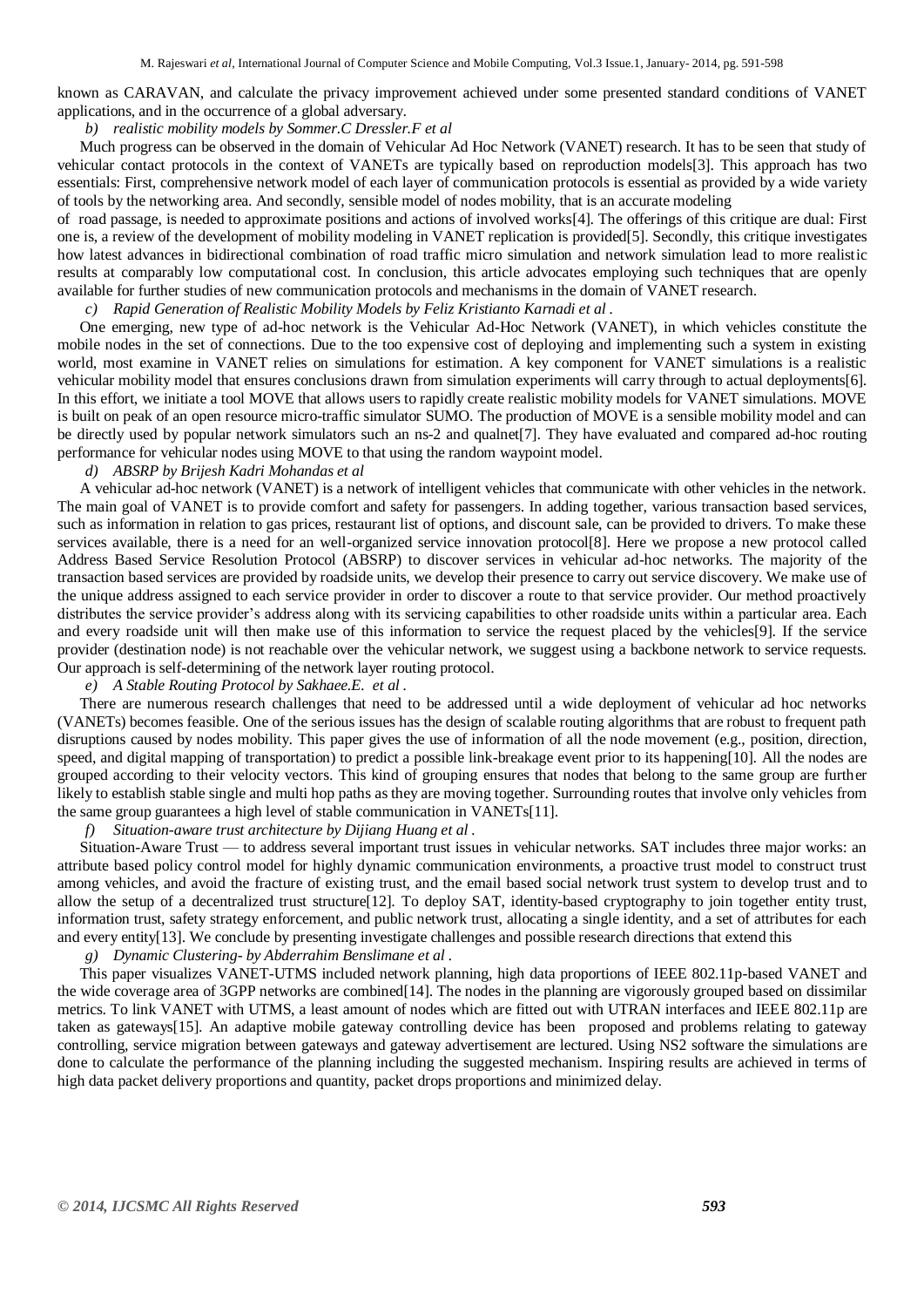## h) Enhancing IEEE 802.11p/WAVE to provide infotainment applications by Marica Amadeo et al.

To support the wireless access in the vehicular surroundings, IEEE 802.11p/WAVE (Wireless access for vehicular environment) has been emerged. Utmost of the research contributions have intensive on safety based applications[16]. An extension of IEEE 802.11p is proposed in this paper and is protest with the multiple channel process of the WAVE planning and it targets at the non-safety applications. The W-HCF(WAVE based Hybrid coordination function) procedure influences organized access abilities over the conflict based access of the IEEE 802.11p[17]. It adventures nodes location information and management among WAVE providers to increase the performance of cost sensitive and loss delay non safety applications

*i) Spatial Distribution and Channel Quality Adaptive Protocol by Slavik.M Mahgoub.I et al .*

In vehicular networks, wireless broadcast is an essential module. There are numerous applications which are built on broadcast communications so well-organized routing methods are critical[18]. DADCQ(Distribution adaptive distance with channel quality) protocol is developed to report the needs.[9] To select the forwarding nodes, the distance method is used by the DADCQ protocol. The performance of this process depends on the significance of the decision threshold, but choosing a threshold value is demanding that results in good performance. The optimal rate is affected by wireless channel quality, spatial distribution pattern and node density. Broadcast protocol personalized to vehicular networking should be adaptive to difference of the aspects[19].

*j) A Framework for Secure and Efficient Data Acquisition by KhaleelMershad et al* 

Inter vehicular communication is used in many industries and hypothetical research enterprises that tries to improve security and efficiency of road schemes. VANET(Vehicular ad hoc networks) is used to establish communication between the nodes and with the roadside units. traffic management in real time, access to internet, video streaming and content distribution are supported by the service oriented vehicular network which is a special type of VANET[21]. Many attacks arises against service oriented VANET that tries to impend the safety. A scheme is introduced in this paper to give different information to the VANET users, and it takes the merits of the roadside units which are connected to the internet and which. Novel safety and privacy mechanisms are provided in the proposed system and its performance is calculated using NS2 software[22]. Its efficiency and feasibility are shown by compared the results with the other systems

*k) Distributed Multichannel and Mobility Aware Cluster-based MAC Protocol by Khalid Abdel Hafeez et al* 

Vehicular safety applications require periodic dissemination of status and emergency messages, contention based MAC protocols such as IEEE 802.11p have problems in predictability, fairness, low throughput, latency and high collision rate, especially in high density networks. Therefore, a distributed multichannel and mobility aware cluster-based medium access control (DMMAC) protocol is proposed. Through channel scheduling and an adaptive learning mechanism integrated within the Fuzzy Logic Inference System (FIS), vehicles organize themselves into more stable and non-overlapped clusters. Each cluster will use different sub channel from its neighbors in a distributed manner to eliminate the hidden terminal problem[22]. Increasing the system's reliability, reducing the time delay for vehicular safety applications and efficiently clustering vehicles in highly dynamic and dense networks in a distributed manner are the main contributions of the proposed MAC protocol. The reliability and connectivity of DMMAC are analyzed in terms of the average cluster size, communication range within the cluster and between cluster heads, and the life time of a path. Simulation results show that the proposed protocol can support traffic safety

# *l) A Multi-hop Authenticated Proxy Mobile IP Scheme for Asymmetric VANET by Sandra C´espedes et al*

Vehicular communications networks are used for the access to drive the Internet and IP-based infotainment applications. These services are supported by road-side Access Routers (ARs) that connect the Vehicular Ad hoc Network (VANET) to external IP networks. However, VANETs suffer from asymmetric links due to variable transmission ranges caused by mobility, obstacles, and dissimilar transmission powers, which make them difficult to maintain the bidirectional connections, and to provide the IP mobility required by most IP applications[23]. Moreover, vehicular mobility results in short-lived connections to the AR, affecting the availability of IP services in the VANET. In this paper, we study the secure and timely handover of IP services in the asymmetric VANET, and propose a Multi-hop Authenticated Proxy Mobile IP (MA-PMIP) scheme. MA-PMIP provides an enhanced IP mobility scheme over infrastructure to- vehicle-to-vehicle (I2V2V) communications that uses location and road traffic information. MA-PMIP also reacts depending on the bi directionality of links to improve availability of IP services. Moreover, our scheme ensures the handover signaling is authenticated when V2V paths are employed to reach the infrastructure, so that possible attacks are mitigated without affecting the performance of the ongoing sessions[24]. Both analysis and extensive simulations in are conducted, and the results demonstrate that MA-PMIP improves service availability and provides secure seamless access to IP applications in the asymmetric VANET.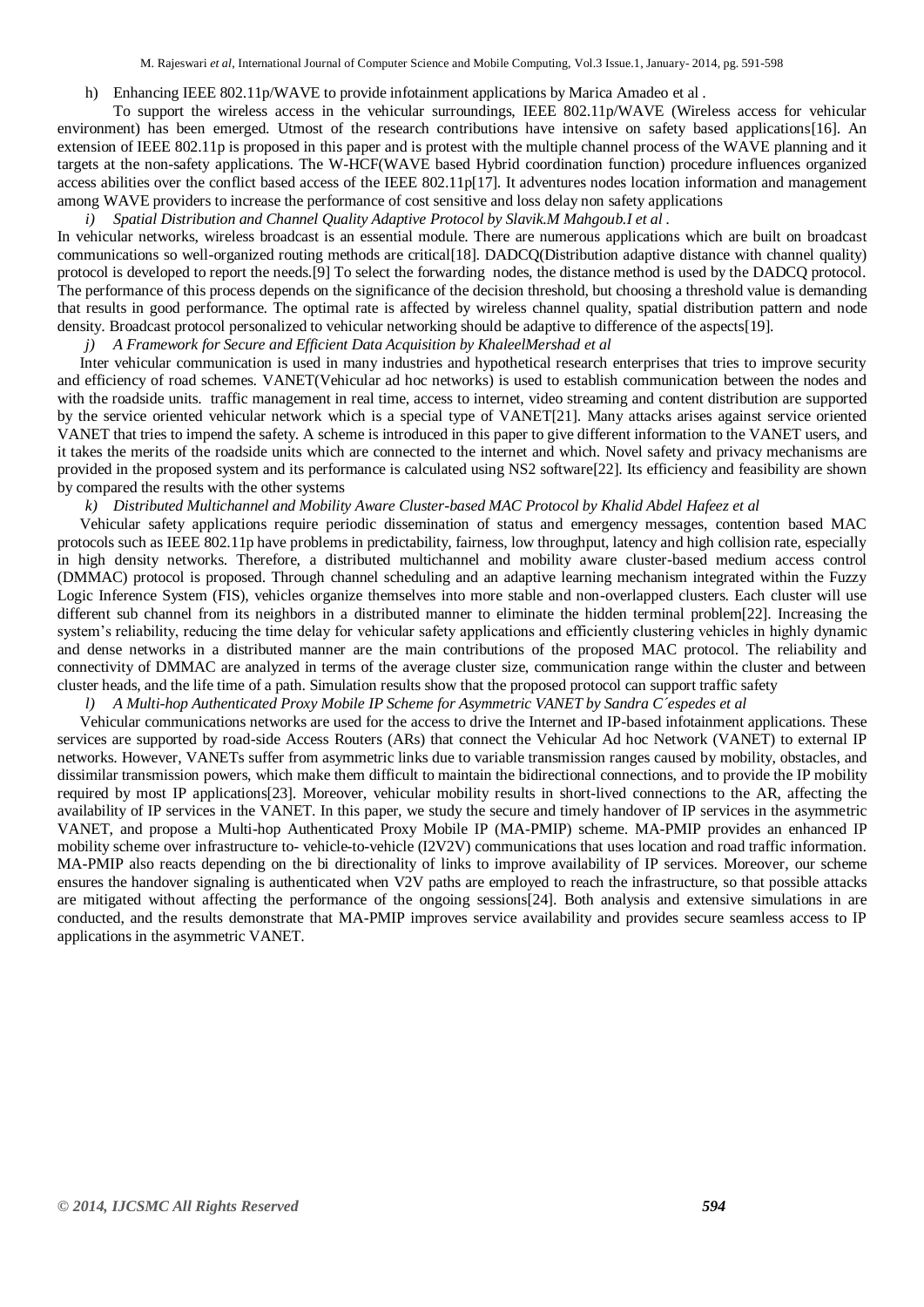# IV. ANALYSIS ON VARIOUS TECHNIQUES

# TABLE I- Analysis of Various techniques used in VANET applications

| S.no         | Author                                                 | <b>Title of the Paper</b>                                                                                                                                                  | <b>Theme</b>                                                                                                                                                                                                                                                                                                                                         | Advantage                                                                                                                                                                                                  | <b>Disadvantage</b>                                                                                                |
|--------------|--------------------------------------------------------|----------------------------------------------------------------------------------------------------------------------------------------------------------------------------|------------------------------------------------------------------------------------------------------------------------------------------------------------------------------------------------------------------------------------------------------------------------------------------------------------------------------------------------------|------------------------------------------------------------------------------------------------------------------------------------------------------------------------------------------------------------|--------------------------------------------------------------------------------------------------------------------|
| $\mathbf{1}$ | Krishna Sampigethaya<br>et al. [2005]                  | Providing<br>CARAVAN:<br>Location<br>Privacy<br>for<br><b>VANET</b>                                                                                                        | Addressed the location<br>privacy threats due to<br>tracking of vehicles based<br>on their broadcasts.                                                                                                                                                                                                                                               | Forming cluster groups to reduce<br>broadcast for V2I applications such<br>as probe vehicle data.                                                                                                          | Realistic mobility for vehicles is<br>less.                                                                        |
| 2            | Sommer.C<br>Dressler.F et al. [2006]                   | Progressing<br>toward<br>realistic mobility models in<br><b>VANET</b> simulations                                                                                          | The evolution of mobility<br>modeling in VANET<br>simulations are provided,<br>outlining the simulation<br>strategies typically used.                                                                                                                                                                                                                | Vehicular communication protocols<br>are typically based on simulation<br>models.                                                                                                                          | Advocates employing openly<br>available<br>communication<br>protocols                                              |
| 3            | FelizKristiantoKarnadi<br>et al . [2007]               | Generation<br>of<br>Rapid<br>Realistic Mobility Models<br>for VANET                                                                                                        | New type of ad-hoc<br>network is the Vehicular<br>Ad-Hoc<br>Network<br>(VANET), in which<br>vehicles constitute the<br>mobile nodes in the set of<br>connections                                                                                                                                                                                     | Introduced a tool MOVE that<br>allows users to rapidly generate<br>realistic mobility models for<br>VANET simulations.<br>MOVE is built on top of an open<br>micro-traffic<br>simulator<br>source<br>SUMO. | Realistic mobility model is<br>significantly different from that<br>of the commonly used random<br>waypoint model. |
| 4            | BrijeshKadri Mohandas,<br>AmiyaNayak<br>et al . [2008] | ABSRP<br>A Service<br>$\sim 10^{-11}$<br>Discovery Approach for<br>Vehicular<br>$Ad-Hoc$<br>Networks                                                                       | A new protocol called<br>Address Based Service<br>Protocol<br>Resolution<br>(ABSRP) to discover<br>services in vehicular ad-<br>hoc networks                                                                                                                                                                                                         | Vehicular ad-hoc networks will<br>play an important role in providing<br>comfort and safety for passengers.                                                                                                | Approach is independent of the<br>network layer routing protocol.                                                  |
| 5            | Taleb. T,<br>Sakhaee. E.<br>et al.<br>[2009]           | A Stable Routing Protocol<br>to Support ITS Services in<br><b>VANET Networks</b>                                                                                           | This paper argues the use<br>information<br>of<br>on<br>vehicles'<br>movement<br>information to predict a<br>possible<br>link-breakage<br>prior<br>to its<br>event<br>occurrence.                                                                                                                                                                    | Reduces the overall traffic in highly<br>mobile VANET networks                                                                                                                                             | To prevent broadcast storms that<br>may be intrigued during path<br>discovery operation                            |
| 6            | Dijiang Huang, Arizona<br>et al . [2010]               | Situation-aware<br>trust<br>architecture for vehicular<br>networks                                                                                                         | SAT includes three main<br>components: an attribute-<br>based<br>policy<br>control<br>model for highly dynamic<br>communication<br>environments, a proactive<br>trust model to build trust<br>among vehicles, and<br>prevent the breakage of<br>existing trust and to allow<br>of<br>the<br>setup<br>$\rm{a}$<br>decentralized<br>trust<br>framework | Situation-Aware Trust-to address<br>several important trust issues in<br>vehicular networks.                                                                                                               | Security is less.                                                                                                  |
| $\tau$       | AbderrahimBenslimane<br>et al . [2011]                 | Dynamic Clustering-Based<br>Adaptive Mobile Gateway<br>Management in Integrated<br><b>VANET</b><br>$\overline{\phantom{0}}$<br>3G<br>Heterogeneous<br>Wireless<br>Networks | Coupling the high data<br>rates of IEEE 802.11p-<br>basedVANETs and the<br>wide coverage area of<br>3GPP<br>networks<br>e.g., UMTS                                                                                                                                                                                                                   | High data packet delivery ratio.                                                                                                                                                                           | QoS for the differentiating the<br>services according to vehicular<br>priorities is less.                          |
| 8            | MaricaAmadeo et al.<br>[2012]                          | <b>IEEE</b><br>Enhancing<br>802.11p/WAVE to provide<br>infotainment applications<br>in VANETs                                                                              | <b>IEEE</b><br>802.11p/WAVE<br>Wireless<br>Access for<br>Vehicular Environment is<br>the emerging standard to<br>enable wireless access in<br>the<br>vehicular<br>environment.                                                                                                                                                                       | Improve performances of delay                                                                                                                                                                              | Scalability is less.                                                                                               |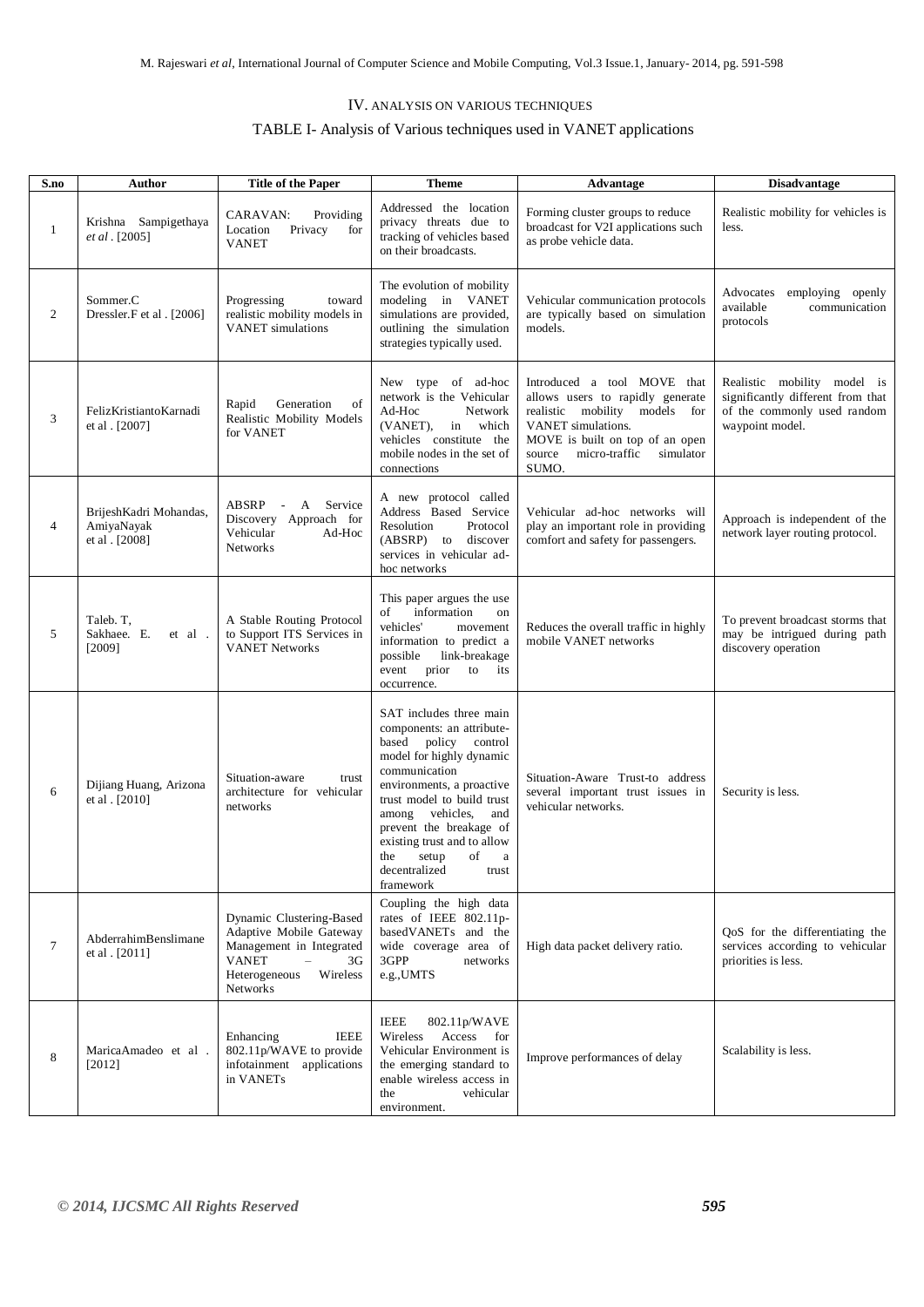| 9 | Slavik.M<br>Mahgoub.I et al .[2013] | Spatial Distribution and<br>Channel Quality Adaptive<br>Protocol for<br>Multihop<br><b>Broadcast</b><br>Wireless<br>Routing in VANET | Distribution-<br>The<br>Adaptive Distance with<br>Channel<br>Quality<br>(DADCQ) protocol and it<br>well<br>when<br>performs<br>several<br>compared<br>to<br>existing<br>multi<br>hop<br>broadcast proposals | Adaptive to variation in these<br>factors such as Node density,<br>spatial distribution pattern, and<br>wireless channel quality | The performance of this method<br>depends heavily on the value of<br>the decision threshold, but it is<br>difficult to choose a value that<br>results in good performance<br>across all scenarios |
|---|-------------------------------------|--------------------------------------------------------------------------------------------------------------------------------------|-------------------------------------------------------------------------------------------------------------------------------------------------------------------------------------------------------------|----------------------------------------------------------------------------------------------------------------------------------|---------------------------------------------------------------------------------------------------------------------------------------------------------------------------------------------------|

## V. PROBLEM DEFINITION

# *1. VANET*

Vehicular ad hoc networks (VANETs) are a subcategory of mobile ad hoc networks (MANETs) with the unique property that the nodes are vehicles. Because of the controlled node movement it is a realistic notion that the VANET will be maintained by some static structure that supports with some services and can provide access to immobile networks. The main objective of VANET is to increase road safety. It should increase comfort by means of value additional services like position based services or Internet on the road.

*2. VANET with QoS metrics*

Vehicular ad hoc networks (VANET) composes the qos services like

- Performance
- **Reliability**
- **Scalability**
- **Capacity**
- Robustness Exception Handling
- **Accuracy**
- **Accessibility**
- Availability
- **Operability**

## *a) VANET scalability*

Routing protocols are topology-based and Geographic routing is the two major classifications of routing protocols in VANET. Topology-based routing uses the facts about relations that exist in the network to implement packet dispatching. Under topology based routing Proactive and Reactive are present. Geographic routing uses adjacent location information to perform packet dispatching. Proactive routing carries the routing information such as the next forwarding hop is retained in the background irrespective of communication requests. In reactive routing, it opens a route each and every time it is essential for a node to communicate with the other. It keeps only the routes that are currently in use; in this manner it reduces the burden on the network.

The Clustering protocol is appropriate for locations where devices have different competencies with respect to power, data rate, computing resources, or have different parts in an application set-up. The primary goal of the Clustering protocol is to provide a protocol solution that is suitable for a comprehensive variety of networking set-ups where cluster development can be abused. Collection of nodes forms a cluster. The clusters can be formed by the Cluster Protocol which consists of logical connections between a cluster head and its cluster members.

*b) VANET security* 

Diffie Hellman key exchange is a method that provides security for the VANET. This method can be used for secret communication over a public network. Diffie Hellman is a way to interchange cryptographic keys between two parties without any prior knowledge. Public key and private key are the two types of keys used here. The messages can be encrypted and decrypted by the keys.

Intrusion detection provides security for network and computer. It collects and evaluates all the information about computer and the network from various places to identify the security gaps. It is mainly used to avoid the malicious node which tries to enter into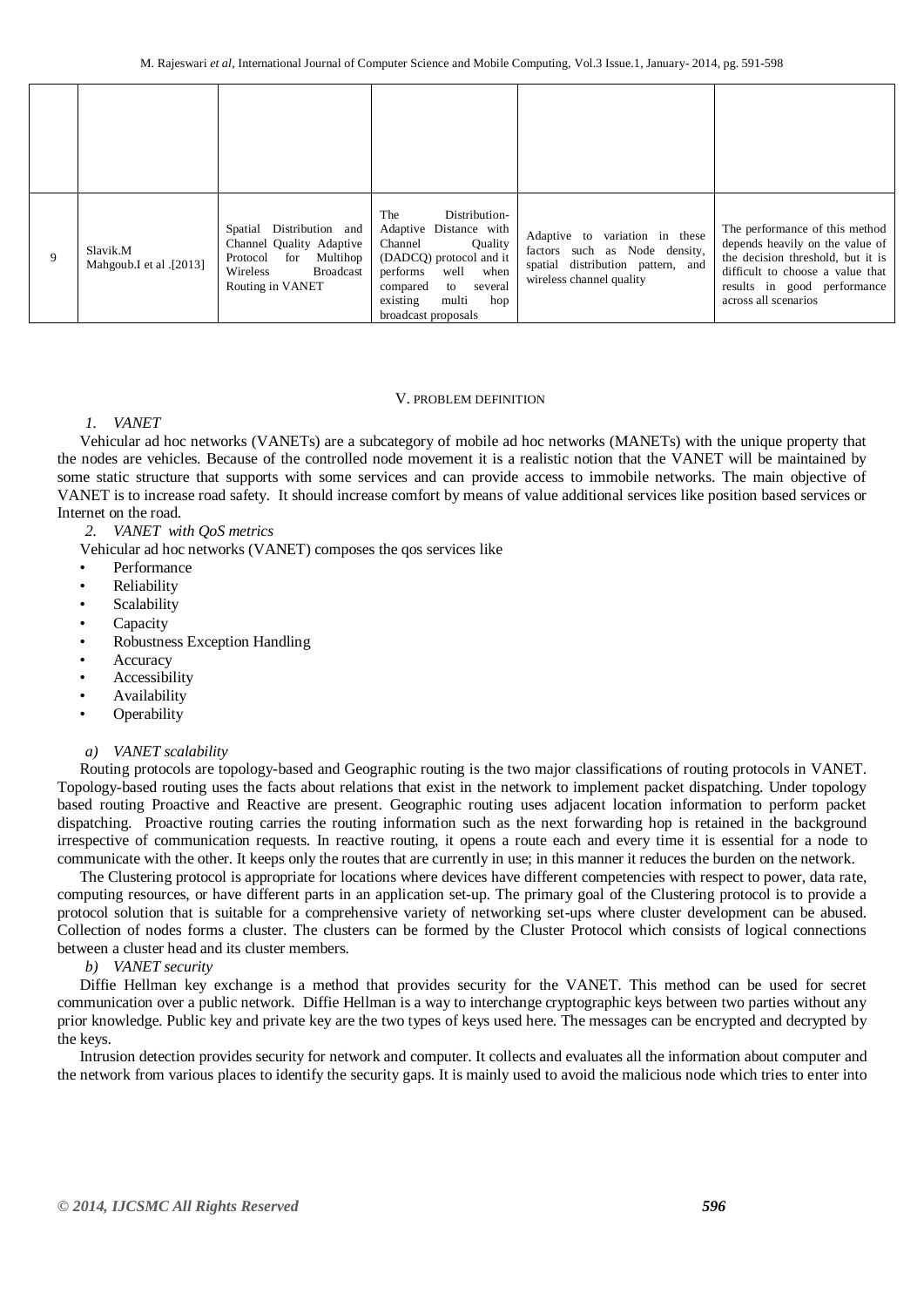the network. It contains two procedures, host-based and network-base. In host-based procedure, inspection of the configuration files, password files and the other areas of the system are detected.

#### VI. QOS REQUIREMENTS

The QoS refer to the high quality of services provided to a web service. These may include performance, scalability, capacity, security, exception handling, accuracy, integrity, robustness, accessibility, reliability, availability, interoperability and networkrelated QoS requirements. Depending on user's requirement, the qos parameters are classified as follows

## *i. Performance*

The performance of a web service signifies how fast a service request can be finished. It can be measured in terms of response time, execution time, transaction time, throughput, latency and so on.

Throughput is the number of web service requests served in a given amount of time. Response time is the time taken to complete a web service request. Latency is the round-trip delay (RTD) between sending a request and receiving the response. Execution time is defined as the time taken to do its activities one by one in an order. Transaction time defines the time taken for the web service to complete a transaction.

## *ii. Reliability*

Web services should be given with good reliability. Reliability signifies the capability of a web service to achieve its required functions under given terms for a stated time interval. The reliability is the complete measure of a web service to maintain its service quality. Reliability is also associated to the secure data being transmitted and received by service requestors and service providers.

#### *iii. Scalability*

Web services should be provided with great scalability. Scalability represents the skill of increasing the computing capacity of service provider's computer system and system has the ability to process more transactions, operations or user's requests in a given time interval .It is also related to performance. In case of count of operations and transaction the web services must be scalable.

## *iv. Capacity*

Web services should be provided with the required capacity. Capacity is the bound of the number of concurrent requests which should be provided with definite performance .Web services should support the required number of concurrent connections.

## *v. Robustness*

Web services should be provided with high robustness. Robustness denotes the degree to which a web service can work correctly even in the presence of invalid or conflicting inputs. Web services should still work even if inadequate parameters are provided to the service request invocation.

## *vi. Exception Handling*

Web services should possess the functionality of exception handling. It is not possible for the service designer to specify all the possible outcomes and alternatives, exceptions should be handled properly. Exception handling is associated with how the service handles these exceptions.

## *vii. Accuracy*

Web services should be provided with high accuracy. Accuracy here is defined as the fault rate generated by the web service The number of faults that the service generates over a time interval should be reduced.

## *viii. Accessibility*

Web services should be provided with high accessibility, here it represents whether the web service is capable of serving the client's requests. High accessibility can be achieved.

#### *ix. Availability*

The web service should be ready for instant consumption. Time-to-Repair (TTR) is related with availability. TTR denotes the time it takes to repair the web service .The service should be available instantaneously when it is invoked.

## *x. Interoperability*

Web services should be interoperable in the different platforms to implement services, so the developers using those services should not think about which programming language or operating system the services are presented on.

## VII. CONCLUSION

How we can ensure security and privacy in Qos composed services of VANETs represents a challenging issue. In this paper, we have answered this question with our proposed privacy-preserving data acquisition and forwarding scheme by introducing a novel and provable cryptographic algorithm for key generation and powerful encryption. The evaluation of our proposed scheme confirmed its effectiveness compared to a recent security mechanism for VANETs. The ongoing work on REACT focuses on making the proposed system more scalable in terms of the number of users that can connect to an RSU. We are designing an RSU scheduling mechanism in which an RSU builds a schedule that is divided into time slots (TSs). In each TS, all users that are expected to connect to the RSU are specified. Hence, an RSU prepares users' data and caches them during a free TS before the users connect. Using this scheme, the RSU distributes its load among the available TSs.